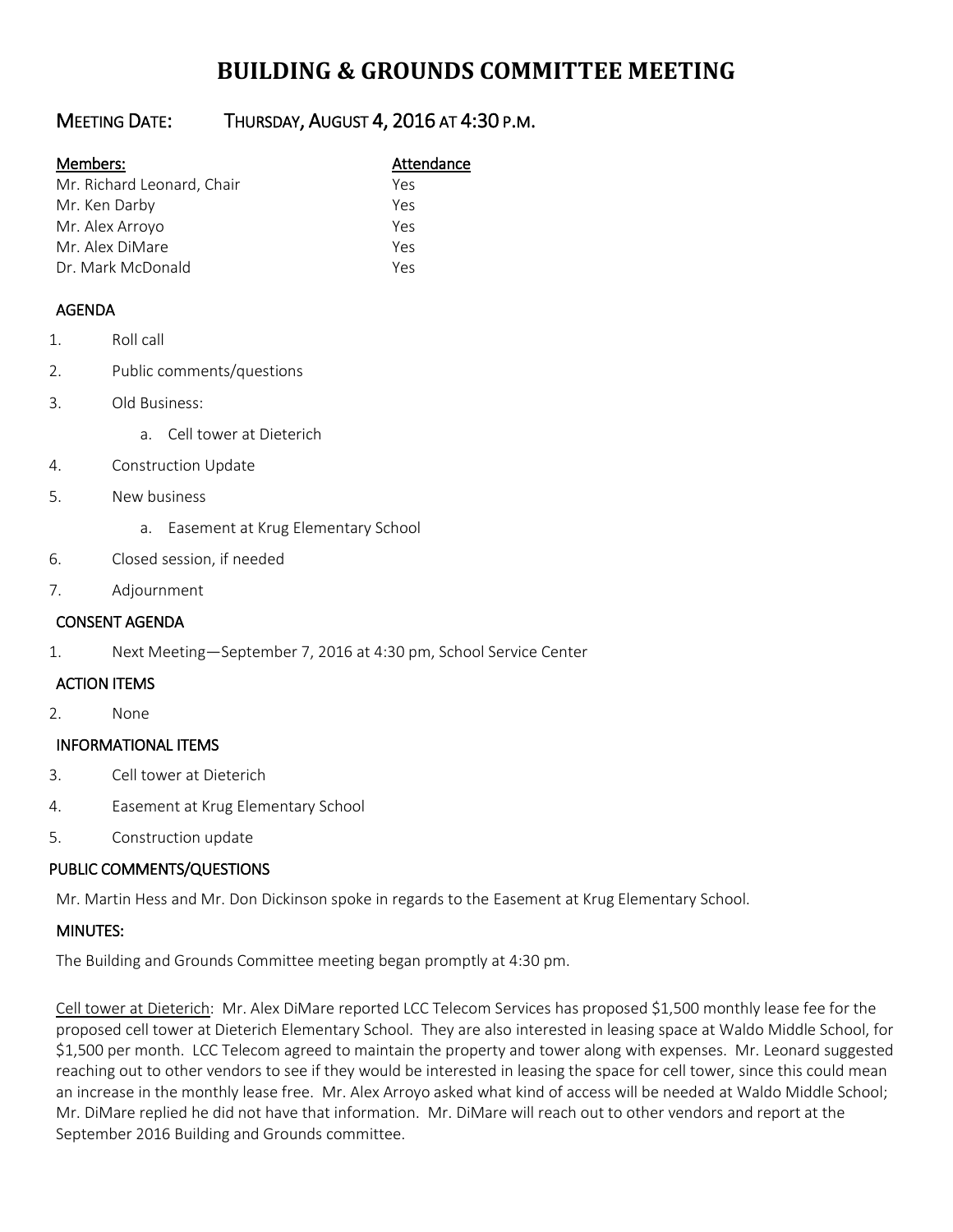Easement at Krug Elementary School: Mr. Martin Hess and Mr. Don Dickinson are owners of some property on Parker Avenue. They are seeking to divide the property into five residential lots. A storm water easement is needed to the manhole at Krug Elementary School. Currently an easement has been approved and recorded by the Village of Montgomery to the north boundary of Krug School property. Mr. Leonard would like to know how close the easement would be to the school and if it will affect the property. Mr. Leonard recommended deferring to Mr. DiMare. Mr. DiMare will speak to the City of Aurora engineering department for a follow up; he will report back to the Building and Grounds committee with more information. Mr. Hess and Mr. Dickinson informed the committee they had spoken to the board about ten years ago regarding the easement.

Construction update: Mr. Craig Welter and Mr. Rick Krischel from Cordogan Clark and Associates presented a construction update. Mr. Krischel reported 70% of allowances will be returned from the initial bids.

- Thirteen summer projects were 85% completed by July 1
- Hill Avenue will have new siding; they will be using the same siding from the BKC building that was left over.
- Mansard roofing
	- o Krug and O'Donnell installation is complete pending replacement of Kalwal in the multi propose rooms
	- o Hill Avenue is complete pending punch list
- Roofing replacement
	- o Allen and Simmons roof installation is complete, final coating will be installed 30 days after completion
- Mechanical improvements
	- o Work is wrapping up at Rollins, Simmons, and East High with completion in early August
- Masonry repair
	- o Brady and Hermes are complete, Waldo is ongoing
- Waldo roof replacement shingles installation is complete, gutter detailing and roof drain replacement, interior repair work will be completed before school starts
- High school improvements
	- o Demolition of stadium and parking is complete, new drop off lane is stoned and waiting asphalt
	- o The gravel will be striped, about 400 cars will fit in the lot

Mr. Welter asked if the District would be interested in a link that would follow the construction progress via web site. Mr. DiMare added he would like to add construction progress on the Building and Grounds page. Mr. Arroyo replied once a public relations officer is hired, they can take this request.

Upcoming bid packages:

- The Stadium goes out to bid August 8, 2016, mandatory pre bid meeting on August, 16, 2016, bid opening on August 30, 2016, board approval on September 6, 2016.
- The Building addition goes out to bid August 12, 2016, mandatory pre bid meeting on August, 23, 2016, bid opening on September 9, 2016, board approval on September 19, 2016. There will be a total of 14 packages.
	- o The bid will be broken into 14 packages. Mr. Arroyo asked how many of these bids will be available to minority contractors; Mr. Welter responded all of it, everyone is welcome to bid their services. Ms. Annette Johnson spoke from the audience stating the goal should be to get the best price possible, she wants to be sure that by making parcels smaller it will not cost the District more money. Mr. Krischel said this would be better overall, and bids are awarded to the lowest most responsible bidder.

Dr. McDonald asked about the total project costs. He has a concern that the Qualified School Construction Bonds will exhaust bonding authority for a couple decades. Dr. McDonald stated that there are usually more costs involved than the construction costs, such as architect fees, permits, contingency, FF&E, etc.… Dr. McDonald would like to be sure that the District will be able to afford the projects that will be done. He would also like to have an idea on how much the middle school and other building projects will cost.